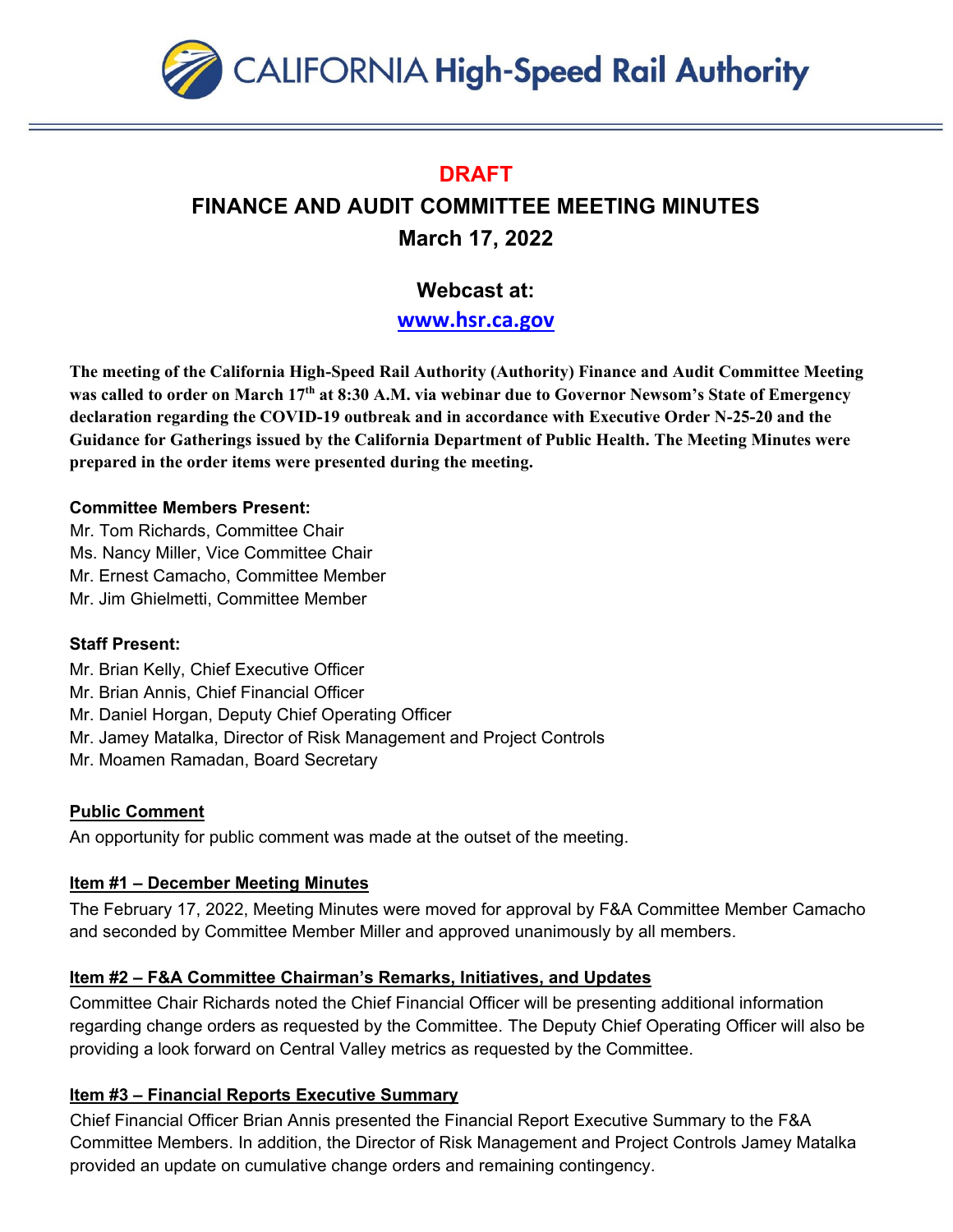#### *Question:*

Member Ghielmetti asked if there is a cap on funds available to pay Caltrain invoices?

#### *Response:*

Mr. Annis replied that we are limited to the money allocated by the Board, and that's \$600 million of Prop 1A and \$114 million of Cap-and-Trade. Most of the Cap-and-Trade funds have already been expended and we are around halfway through the Prop 1A funds for Caltrain.

### *Question:*

Member Ghielmetti asked if Caltrain would have to make up the difference for any cost overruns above the amounts designated by the Board?

### *Response:*

Mr. Annis responded that's correct. We are not responsible for any cost overruns on the Caltrain project.

### *Question:*

Chair Richards asked if there are any restrictions the Committee should know about regarding the three active federal grants (EPA Brownfields Grant, Fiscal Year-10 Grant, and RAISE Grant)?

### *Response:*

Mr. Annis responded no, but noted that the FY10 grant will start spending in the track and system phase. That grant is intended to be last dollars in, so the FY10 funds will come toward the end of the Central Valley Project. Other than that, we are working on the RAISE Grant agreements, but because it's a different program and it's administered by the Federal Highway Administration, those might be federal dollars we can spend first for Highway 46 related work in Wasco.

#### *Question:*

Member Camacho asked if the \$41 million time impact payment referenced on page 5 of the Executive Summary is part of the larger \$122 million time impact analysis (TIA) settlement and if the \$81 million difference has already been paid?

### *Response:*

Mr. Annis replied no, there will be monthly payments of about \$3 million a month. So, the remainder will be paid spread out in the future months invoice.

### *Question:*

Chair Richards asked to clarify if the difference between this month's \$41 million payment and the \$122 million will be the amortized portion of the TIA?

### *Response:*

Mr. Annis confirmed and stated there are a few elements of the \$122 million that weren't classified as time impact strictly, but most of the remainder will be paid monthly at about \$3 million a month going forward.

### *Question:*

Chair Richards asked if there are any restrictions on the unallocated contingency with regards to how and/or when they can be used?